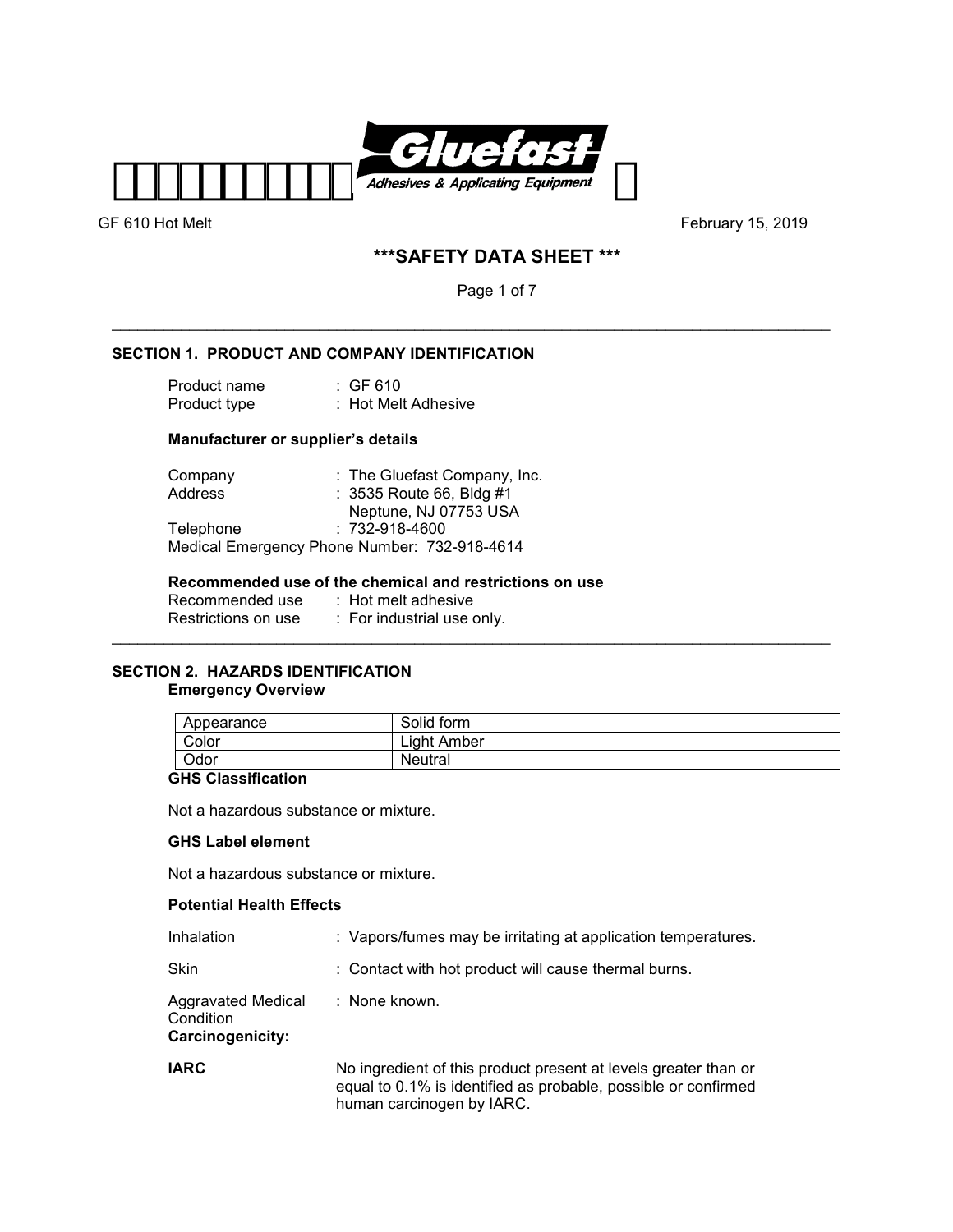

# **\*\*\*SAFETY DATA SHEET \*\*\***

Page 2 of 7

| <b>OSHA</b>                                              | No ingredient of this product present at levels greater than or<br>equal to 0.1% is identified as a carcinogen or potential<br>carcinogen by OSHA.                  |
|----------------------------------------------------------|---------------------------------------------------------------------------------------------------------------------------------------------------------------------|
| <b>NTP</b>                                               | No ingredient of this product present at levels greater than or<br>equal to 0.1% is identified as a known or anticipated carcinogen<br>by NTP.                      |
| <b>SECTION 3. COMPOSITION/INFORMATION OF INGREDIENTS</b> |                                                                                                                                                                     |
| Substance/Mixture                                        | : Mixture                                                                                                                                                           |
| <b>Hazardous Ingredients</b>                             |                                                                                                                                                                     |
|                                                          |                                                                                                                                                                     |
| No hazardous ingredients                                 |                                                                                                                                                                     |
| <b>SECTION 4. FIRST AID MEASURES</b>                     |                                                                                                                                                                     |
| General advice                                           | : Show this material safety data sheet to the doctor in<br>attendance.                                                                                              |
| If inhaled                                               | : Move to fresh air.                                                                                                                                                |
| In case of skin contact                                  | If symptoms persist, call a physician.<br>: Wash off with soap and water.<br>Cool melted product on skin with plenty of water. Do not<br>remove solidified product. |
| In case of eye contact                                   | : In the case of contact with eyes, rinse immediately with plenty<br>of water and seek medical advice.                                                              |
| If swallowed                                             | : Do not induce vomiting. Seek medical attention if symptoms<br>develop. Provide medical care provider with this MSDS.                                              |

| Suitable extinguishing media                          | : Use water spray, alcohol-resistant foam, dry chemical or<br>carbon dioxide. |
|-------------------------------------------------------|-------------------------------------------------------------------------------|
| Unsuitable extinguishing<br>media                     | : Do NOT use water jet.                                                       |
| Specific hazards during fire<br>fighting              | : Burning produces irritant fumes.                                            |
| Special protective equipment<br>for the fire-fighters | : Wear self-contained breathing apparatus for firefighting if<br>necessary.   |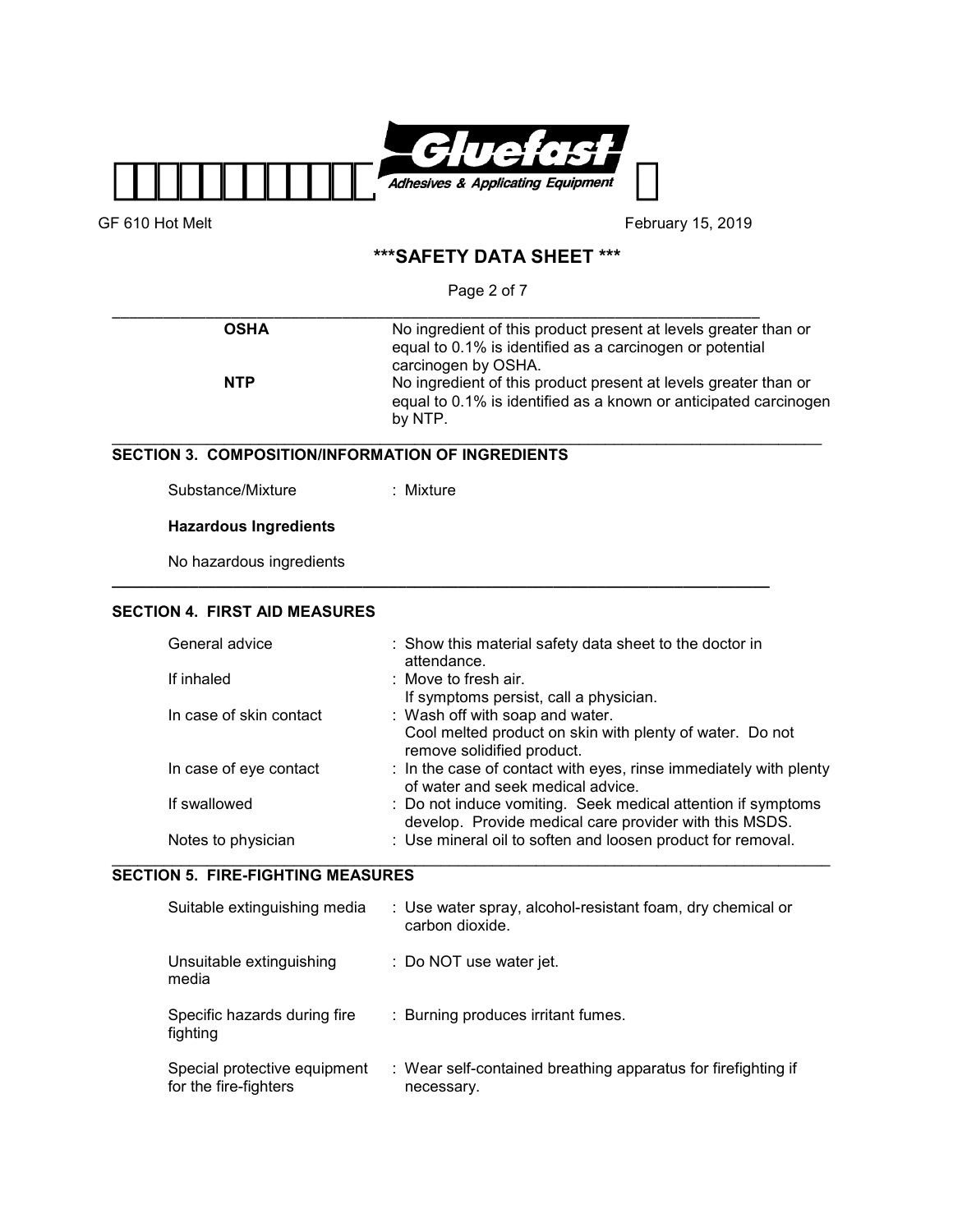

# **\*\*\*SAFETY DATA SHEET \*\*\***

Page 3 of 7

\_\_\_\_\_\_\_\_\_\_\_\_\_\_\_\_\_\_\_\_\_\_\_\_\_\_\_\_\_\_\_\_\_\_\_\_\_\_\_\_\_\_\_\_\_\_\_\_\_\_\_\_\_\_\_\_\_\_\_\_\_\_\_\_\_\_\_\_\_\_\_\_\_\_\_\_\_\_\_\_\_\_\_\_\_

# **SECTION 6. ACCIDENTAL RELEASE MEASURES**

| Personal precautions,<br>protective equipment and<br>emergency procedures | : Refer to protective measures listed in sections 7 and 8. |
|---------------------------------------------------------------------------|------------------------------------------------------------|
| Methods and materials for<br>containment and cleaning up                  | : Allow to solidify.                                       |

# **SECTION 7. HANDLING AND STORAGE**

| Advice on safe handling     | : Avoid breathing vapors/fumes of heated product. Prevent<br>contact with molten product. |
|-----------------------------|-------------------------------------------------------------------------------------------|
| Conditions for safe storage | : Keep in a dry, cool place.                                                              |
| Materials to avoid          | : No special restrictions on storage with other products.                                 |

#### \_\_\_\_\_\_\_\_\_\_\_\_\_\_\_\_\_\_\_\_\_\_\_\_\_\_\_\_\_\_\_\_\_\_\_\_\_\_\_\_\_\_\_\_\_\_\_\_\_\_\_\_\_\_\_\_\_\_\_\_\_\_\_\_\_\_\_\_\_\_\_\_\_\_\_\_\_\_\_\_\_\_\_ **SECTION 8. EXPOSURE CONTROLS/PERSONAL PROTECTION**

# **Ingredients with workplace control parameters**

Contains no substances with occupational exposure limit values.

| <b>Engineering measures</b>            | : At the application temperature, use of local exhaust over the<br>premelting reservoir is encouraged. |
|----------------------------------------|--------------------------------------------------------------------------------------------------------|
| Personal protective equipment          |                                                                                                        |
| Respiratory protection                 | : In case of insufficient ventilation, wear suitable respiratory<br>equipment.                         |
| Filter type                            | : Particulates type                                                                                    |
| Hand protection<br>Material<br>Remarks | : Protective gloves<br>: When handling hot material, use heat resistant gloves.                        |
| Eve protection                         | : Safety glasses                                                                                       |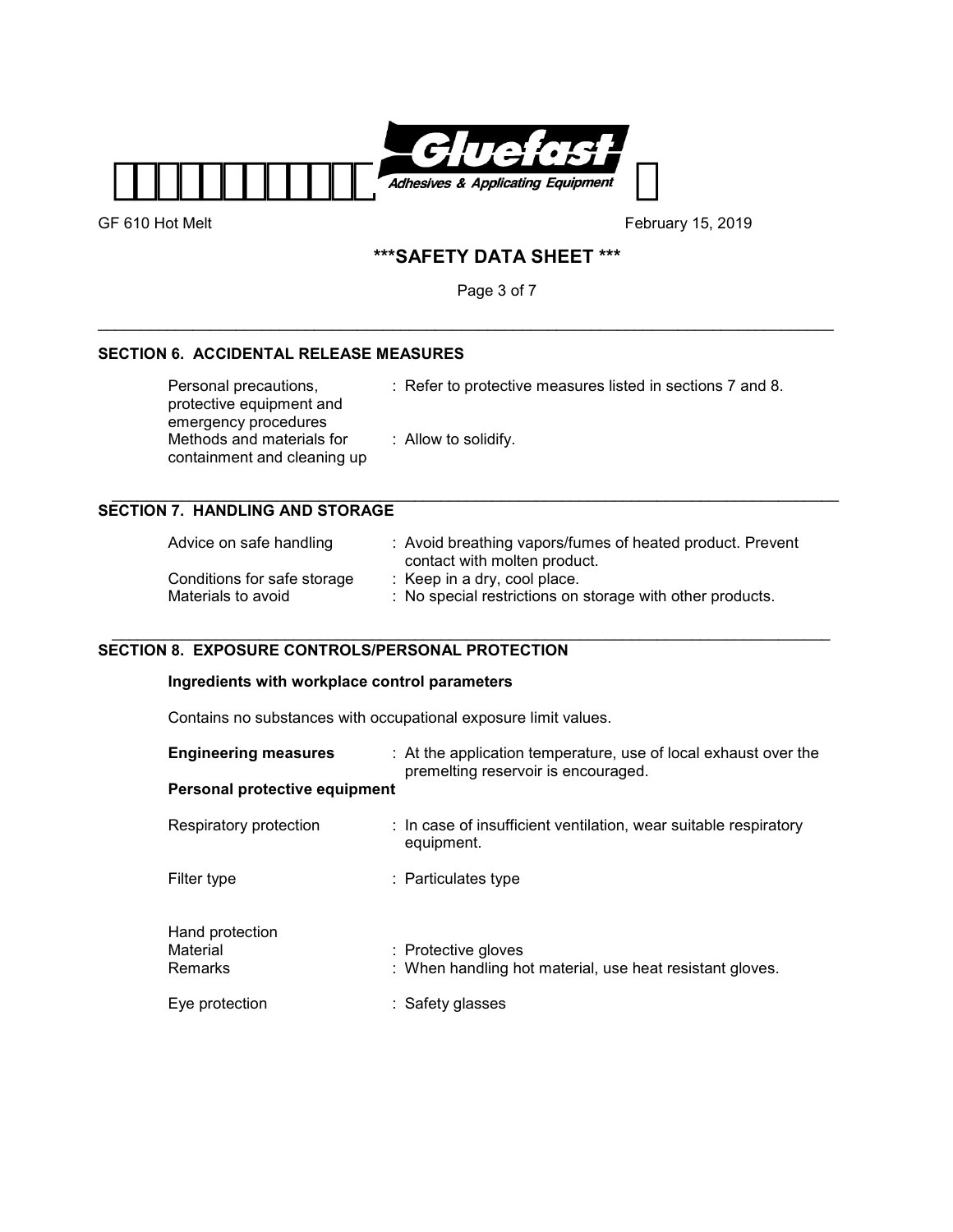

# **\*\*\*SAFETY DATA SHEET \*\*\***

Page 4 of 7

\_\_\_\_\_\_\_\_\_\_\_\_\_\_\_\_\_\_\_\_\_\_\_\_\_\_\_\_\_\_\_\_\_\_\_\_\_\_\_\_\_\_\_\_\_\_\_\_\_\_\_\_\_\_\_\_\_\_\_\_\_\_\_\_\_\_\_\_\_\_\_\_\_\_\_\_\_

# **SECTION 9. PHYSICAL AND CHEMICAL PROPERTIES**

| Appearance                  | : Solid form                                   |
|-----------------------------|------------------------------------------------|
| Color                       | : Light Amber                                  |
| Odor                        | : Neutral                                      |
| <b>Odor Threshold</b>       | : No data available                            |
| рH                          | : Not applicable                               |
| Boiling point/boiling range | : not determined                               |
| Flash point                 | : Not applicable                               |
| Evaporation rate            | : not determined                               |
| Flammability (solid, gas)   | : Not classified as a flammability hazard      |
| Upper explosion limit       | : upper flammability limit                     |
|                             | not determined                                 |
| Lower explosion limit       | : lower flammability limit                     |
|                             | not determined                                 |
| Vapor pressure              | : not determined                               |
| Relative vapor density      | : not determined                               |
| Density                     | : 0.980 g/cm3                                  |
| Solubility(ies)             |                                                |
| Water solubility            | $:$ insoluble                                  |
| Partition coefficient: n-   | : No data available                            |
| octanol/water               |                                                |
| Autoignition temperature    | $:$ not determined                             |
| Thermal decomposition       | : Carbon monoxide, carbon dioxide and unburned |
|                             | hydrocarbons (smoke).                          |
| Viscosity                   |                                                |
| Viscosity, kinematic        | $:$ Not applicable                             |
| Solid Content, % by weight  | : 100                                          |
| VOC, % by weight            | 0                                              |

# **SECTION 10. STABILITY AND REACTIVITY**

| Chemical stability                  | : The product is chemically stable.                                                                |
|-------------------------------------|----------------------------------------------------------------------------------------------------|
| reactions                           | Possibility of hazardous: Hazardous polymerization does not occur.                                 |
| Hazardous<br>decomposition products | : Stable under normal conditions.<br>Thermal decomposition can lead to release of irritating gases |
|                                     | and vapors                                                                                         |

\_\_\_\_\_\_\_\_\_\_\_\_\_\_\_\_\_\_\_\_\_\_\_\_\_\_\_\_\_\_\_\_\_\_\_\_\_\_\_\_\_\_\_\_\_\_\_\_\_\_\_\_\_\_\_\_\_\_\_\_\_\_\_\_\_\_\_\_\_\_\_\_\_\_\_\_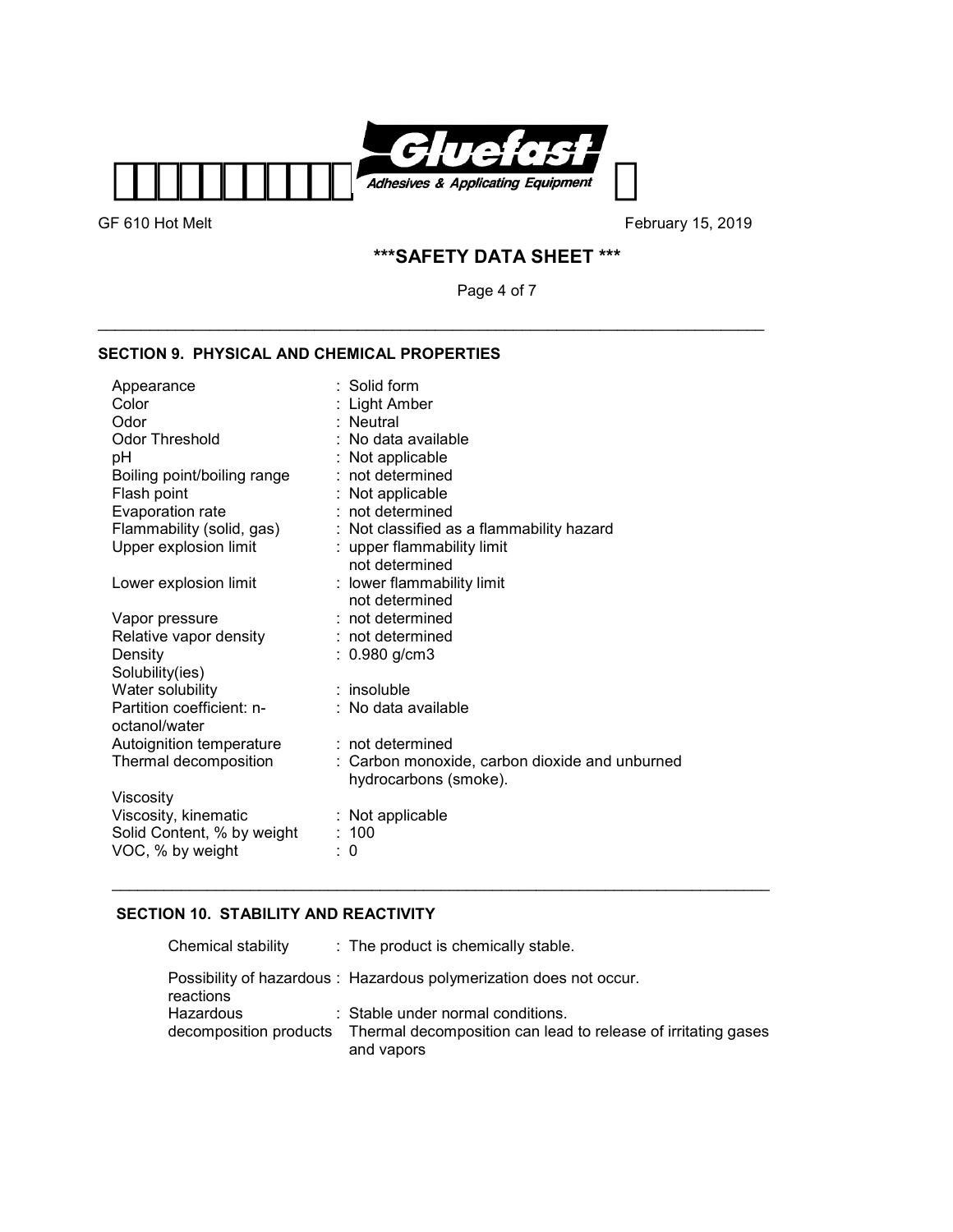

# **\*\*\*SAFETY DATA SHEET \*\*\***

Page 5 of 7

 $\_$  , and the set of the set of the set of the set of the set of the set of the set of the set of the set of the set of the set of the set of the set of the set of the set of the set of the set of the set of the set of th

# **SECTION 11. TOXICOLOGY INFORMATION**

**Acute toxicity**  No data available **Skin corrosion/irritation**  No data available **Serious eye damage/eye irritation**  No data available **Respiratory or skin sensitization**  No data available **Germ cell mutagenicity**  No data available **Carcinogenicity**  No data available **Reproductive toxicity**  No data available **STOT-single exposure**  No data available **STOT-repeated exposure**  No data available **Aspiration toxicity**  No data available

# **SECTION 12. ECOLOGICAL INFORMATION**

### **Ecotoxicity**

No data available

**Persistence and degradability**  No data available **Bioaccumulative potential** 

**Mobility in soil** 

No data available

#### **Other adverse effects**

No data available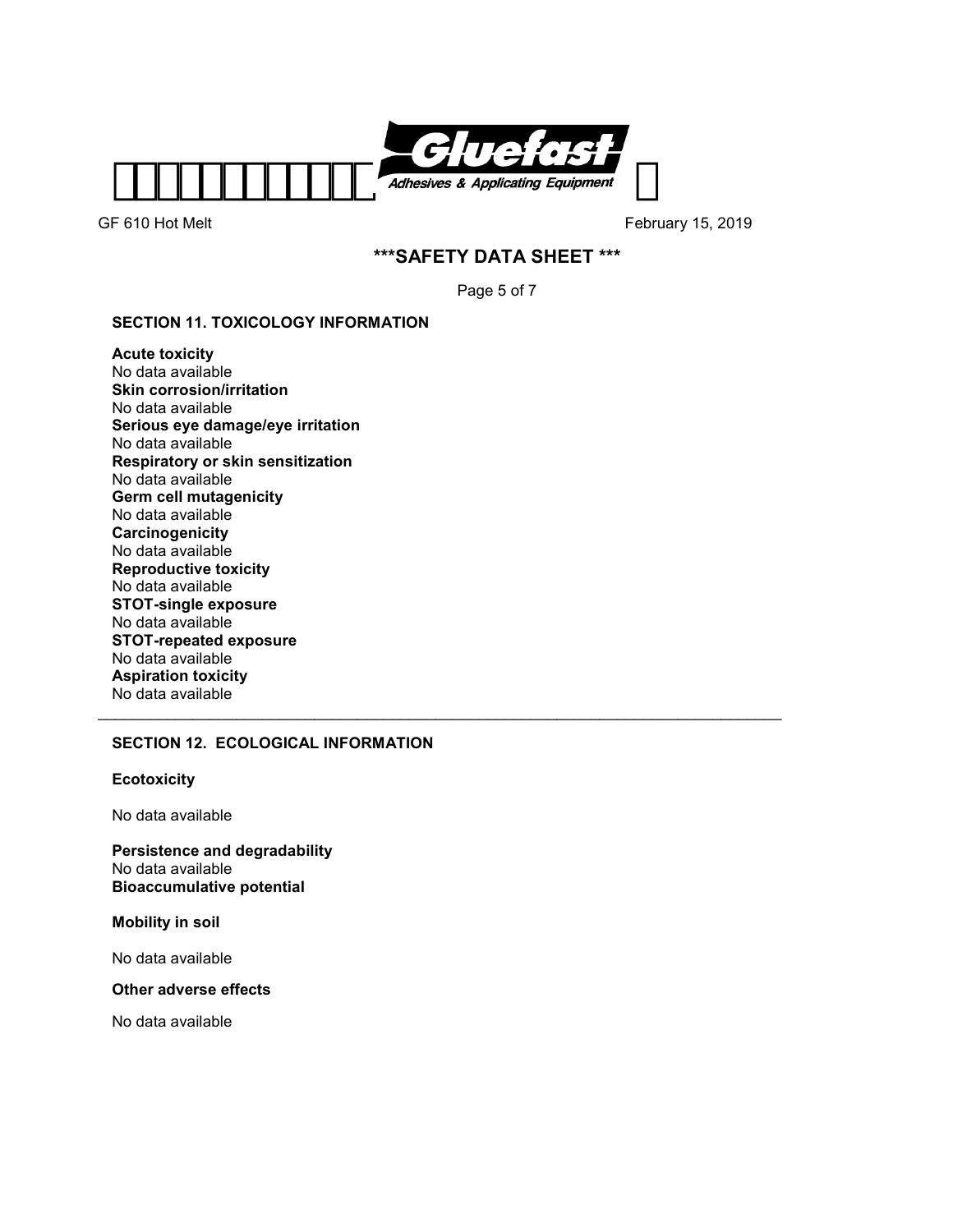

GF 610 Hot Melt **GF 610 Hot Melt CF 610 Hot Melt February 15, 2019** 

# **\*\*\*SAFETY DATA SHEET \*\*\***

Page 6 of 7

\_\_\_\_\_\_\_\_\_\_\_\_\_\_\_\_\_\_\_\_\_\_\_\_\_\_\_\_\_\_\_\_\_\_\_\_\_\_\_\_\_\_\_\_\_\_\_\_\_\_\_\_\_\_\_\_\_\_\_\_\_\_\_\_\_\_\_\_\_\_\_\_\_\_\_\_\_\_\_\_\_\_\_

# **SECTION 13. DISPOSAL CONSIDERATIONS**

### **Disposal methods**

Waste from residues : To the best of our knowledge, this product does not meet the definition of hazardous waste under the U.S. EPA Hazardous Waste Regulations 40 CFR 261. Dispose of in an approved landfill. Consult your state, local or provincial authorities and your local waste vendor for more restrictive requirements. The hazard and precautionary statements displayed on the label also apply to any residues left in the container.

#### \_\_\_\_\_\_\_\_\_\_\_\_\_\_\_\_\_\_\_\_\_\_\_\_\_\_\_\_\_\_\_\_\_\_\_\_\_\_\_\_\_\_\_\_\_\_\_\_\_\_\_\_\_\_\_\_\_\_\_\_\_\_\_\_\_\_\_\_\_\_\_\_\_\_\_\_\_\_\_\_\_\_\_ **SECTION 14. TRANSPORT INFORMATION**

#### **Special precautions for user**

Remarks : Not dangerous goods

### **Domestic regulation**

**International regulation** 

### **Transport in bulk according to Annex II of MARPOL 73/78 and the IBC Code**

Not applicable for product as supplied.

# **SECTION 15. REGULATORY INFORMATION**

| SARA 311/312 Hazards | : No SARA Hazards                                                                                                      |
|----------------------|------------------------------------------------------------------------------------------------------------------------|
| <b>SARA 302</b>      | : SARA 302: No chemicals in this material are subject to the<br>reporting requirements of SARA Title III, Section 302. |
| <b>SARA 313</b>      | : SARA 313: This product does not contain any chemical<br>components that exceed the reporting threshold.              |

 $\_$  , and the set of the set of the set of the set of the set of the set of the set of the set of the set of the set of the set of the set of the set of the set of the set of the set of the set of the set of the set of th